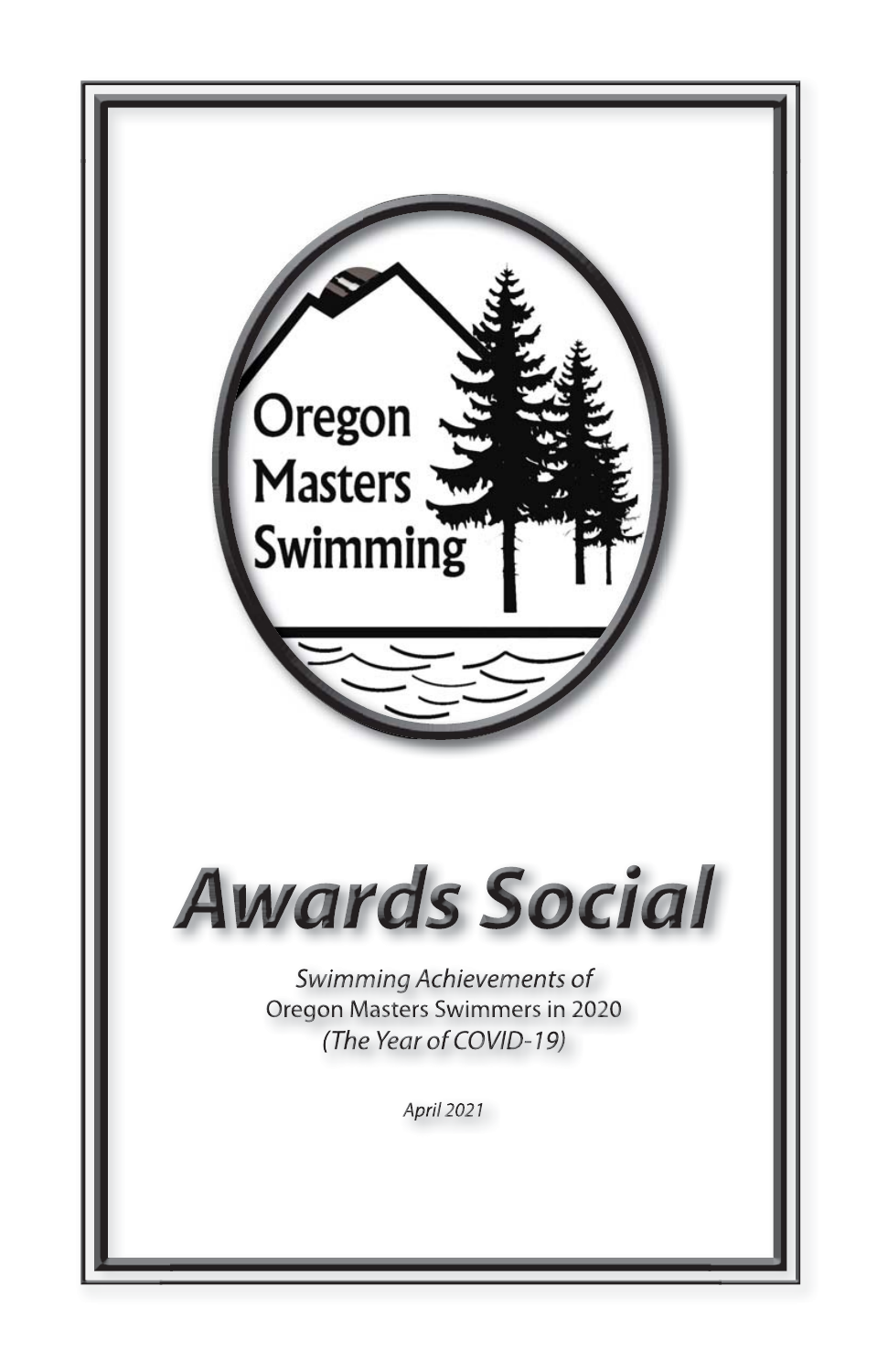

| Long Distance Awards |  |
|----------------------|--|
|                      |  |
|                      |  |
|                      |  |
|                      |  |
| <b>USMS Top Ten</b>  |  |
|                      |  |
|                      |  |
|                      |  |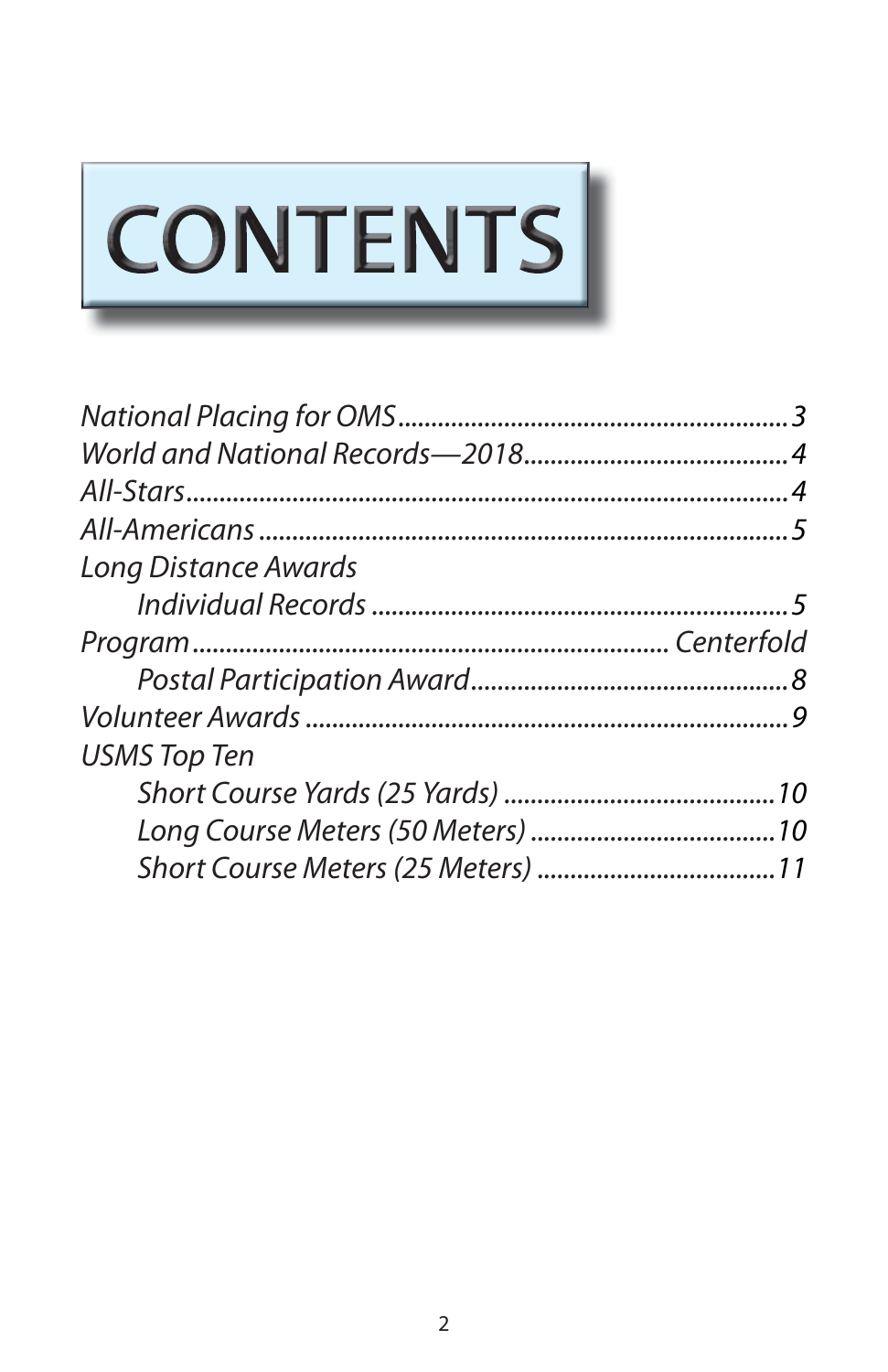# **National Placing for OMS**



*Spring SCY Nationals San Antonio, Texas* April 23-26

**CANCELLED DUE TO COVID-19**



# *Summer LCM Nationals Richmond, Virginia*

August 12-16, 2019

**CANCELLED DUE TO COVID-19**



## *Long Distance Postal Placing-Oregon*

\*Combined (Male/Female) Team Scores for Regional Clubs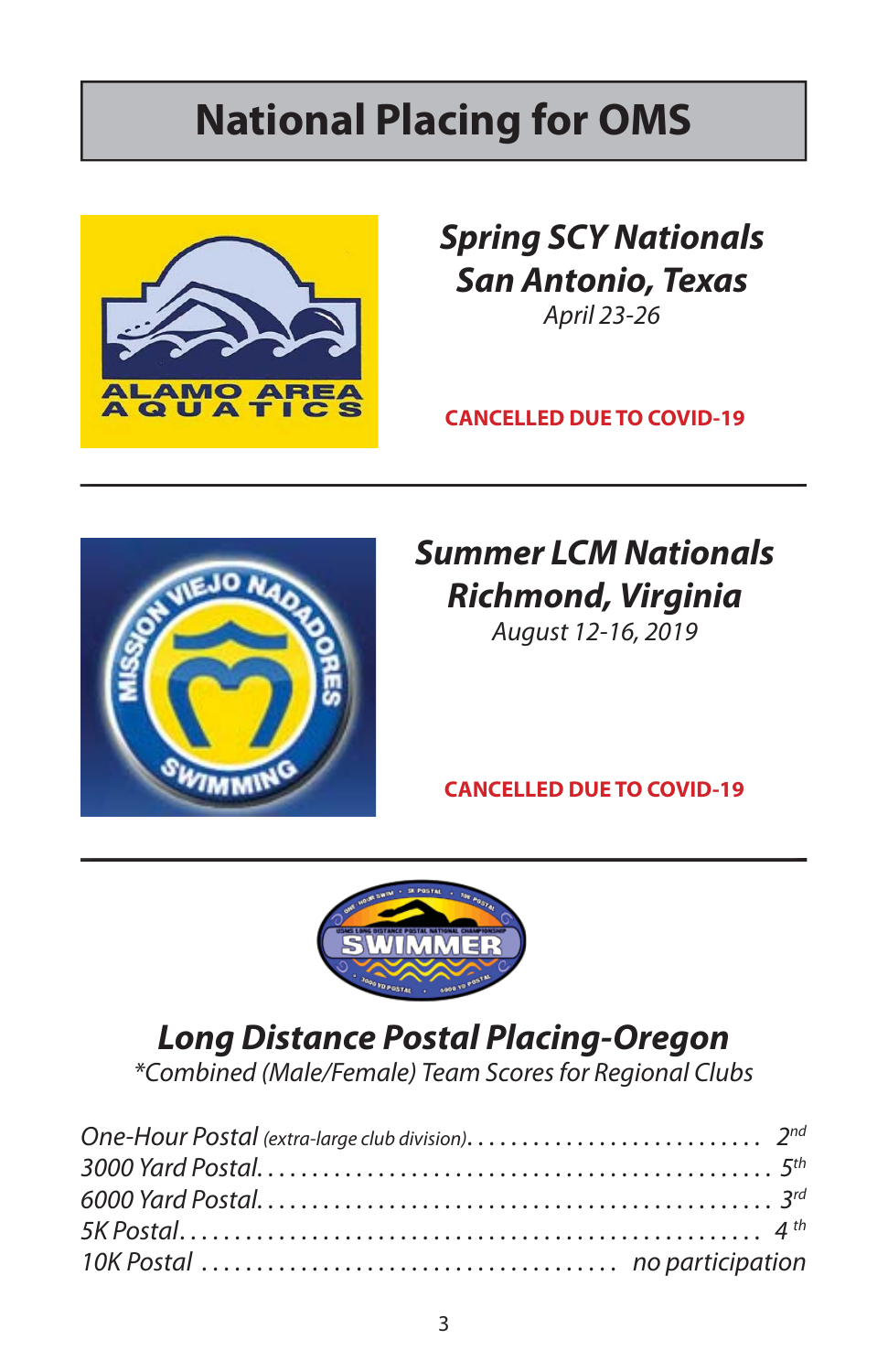# **World and National Records—2018**

#### **NONE**

## **USMS All-Stars**

Achieved the most #1 finishes in their age group in Top Ten competition.

#### *Pool*

David Radcliff ....................................THB

### *Long Distance*

**Must accumulate the highest number of points in a series of National Championships held throughout the year.**

#### **NOT AWARDED THIS YEAR**

# **OMS Lifetime All-Stars**

*A swimmer who is the top OMS Outstanding Swimmer for fi ve years (pool or long distance), will achieve this elite category.* 

#### *Pool*

| Karen Andrus-Hughes  2008 |  |
|---------------------------|--|
|                           |  |
|                           |  |
|                           |  |
|                           |  |

| Herb Eisenschmidt 2004 |  |
|------------------------|--|
|                        |  |
|                        |  |
|                        |  |
|                        |  |

#### *Long Distance*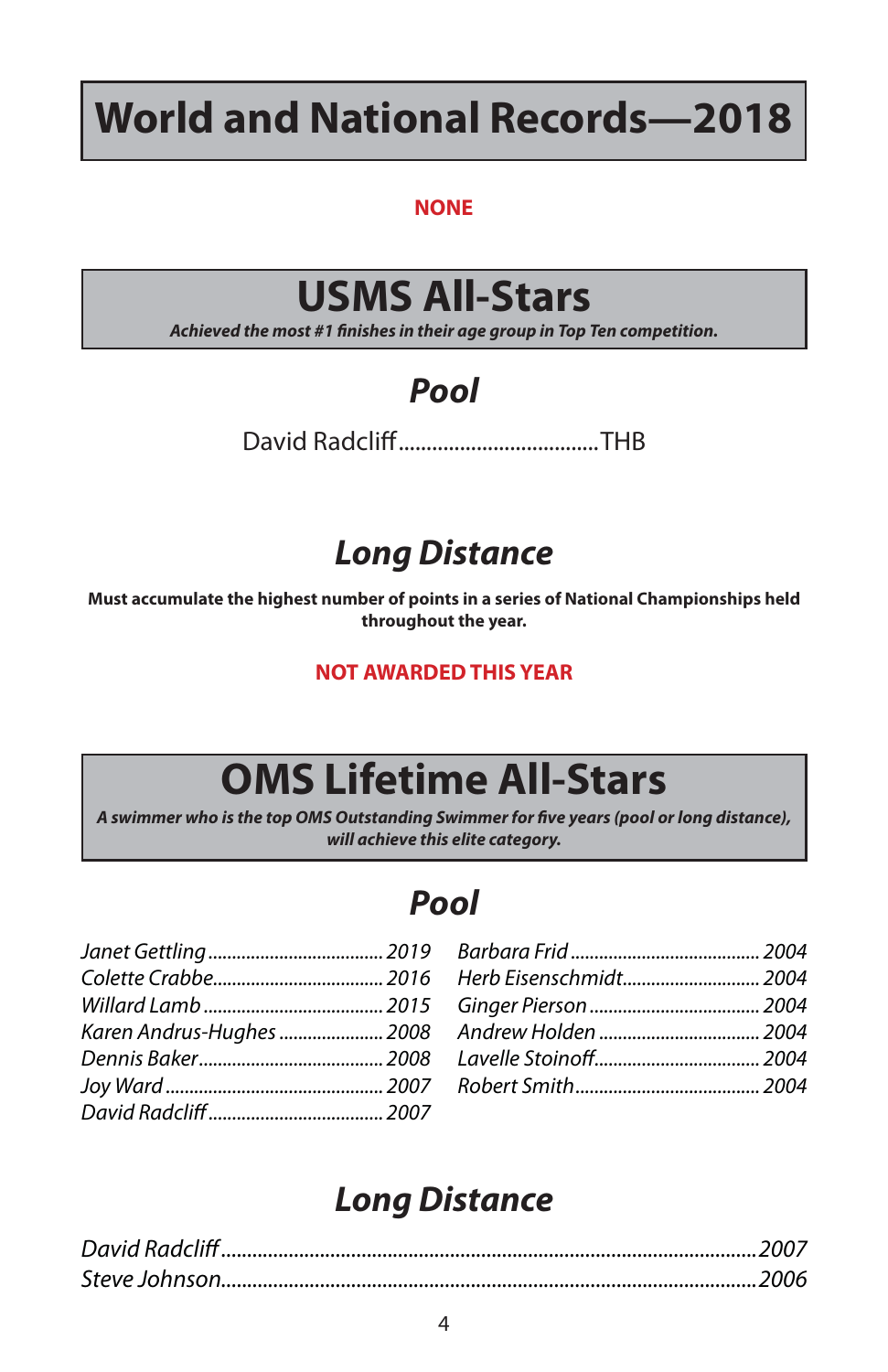# **USMS Pool All-Americans**

*Ranked first in at least one SCY, SCM or LCM event in the Nation for the given year.* 

#### *Individual*

 Emily Arcuri Mirjana Prather Conor Arcuri Scot Sullivan' Dan Kirkland David Radcliff

### *Relays*

**No Relays** 

# **USMS Long Distance ePostal Relay All-Americans**

**Ranked first in at least one Long Distance National Championship** 

Pat Allender Bob Bruce Will Clark Colette Crabbe Anicia Criscione Arlene Delmage Barry Fasbender Matt Gilman

Kurt Grote Matt Henderson Alexis Higlett Valerie Jenkins Stacey Kiefer Dan Kirkland Hardy Lussier Stephanie Martin

Matt Miller Ralph Mohr Jeff Nason Dave Radcliff Gillian Salton Michael Stephenson Scot Sullivan

## **USMS Long Distance All-Americans**

**Ranked first in at least one Long Distance National Championship** 

| Tank McNamare 5-km ePostal |  |
|----------------------------|--|
|                            |  |
|                            |  |

# **USMS Long Distance Cable Relay All-Americans**

**Ranked first in at least one Long Distance National Championship** 

#### **NONE**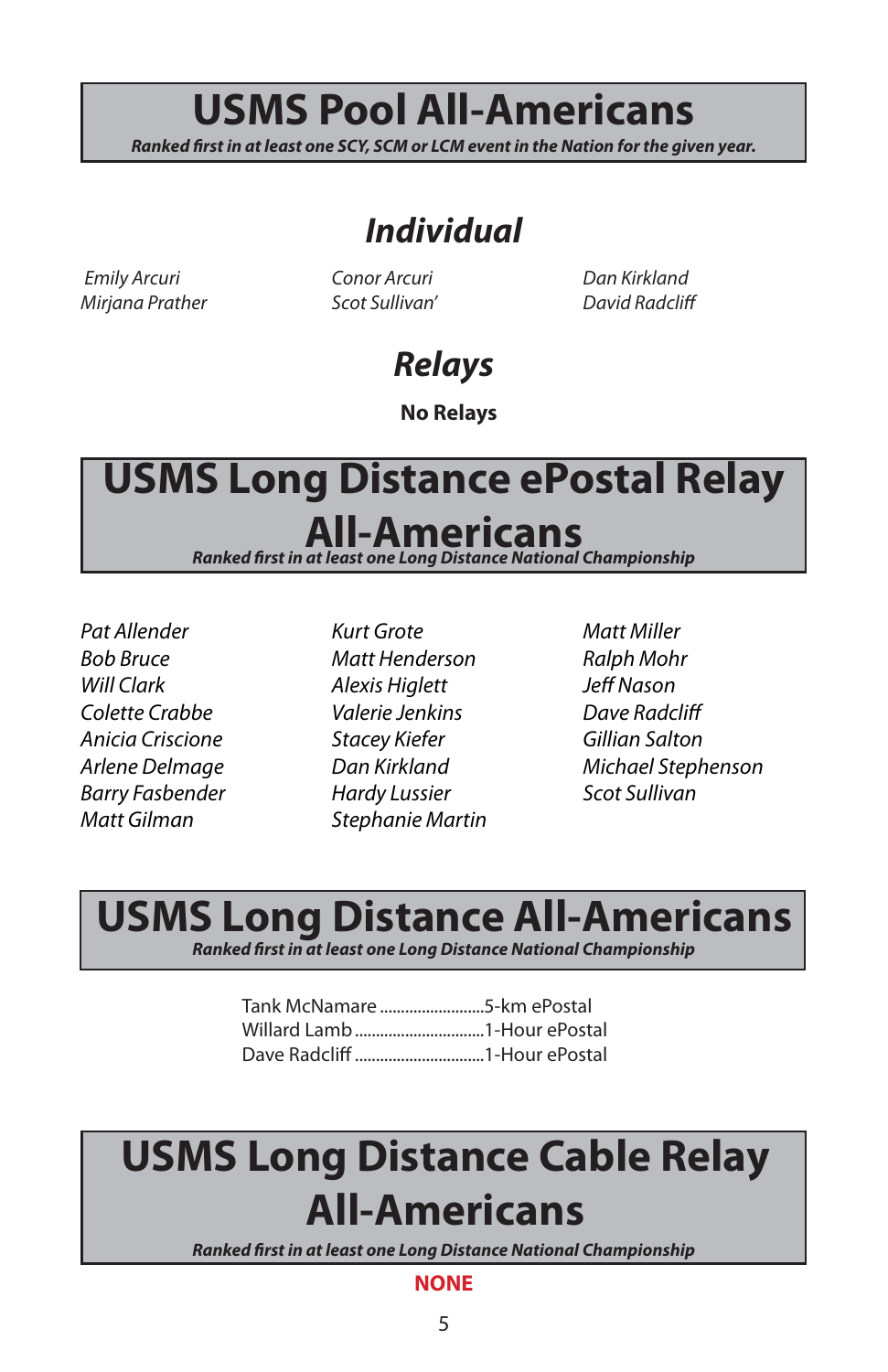# **USMS ePostal Participation Award**

*This is a series of long distance swims that are conducted at local pools and entered in USMS Long Distance National Championship Postal Events. (One Hour Postal, 5000-Meter ePostal, 10,000-Meter Postal, 3000-Yard Postal, 6000-Yard Postal)*

Pat Allender Bob Bruce

Mike Carew Anicia Criscione Doug Graeber Dan Kirkland

Hardy Lussier

# **OMS ePostal Participation Award**

*Requires participation in 3 Postal Events in the calender year One Hour Swim, 5 or 10-km Swim, and the 3000 or 6000-yard Swim*

Pat Allender Bob Bruce Mike Carew

Anicia Criscione Doug Graeber Matt Henderson Dan Kirkland Hardy Lussier Scot Sullivan

# **USMS/OMS Volunteer Awards**



At the Convention in September, 2020, Joy Ward and Kermit Yensen were each given the Dorothy (Dot) Donnelly Volunteer Award from USMS.

The Dorothy Donnelly Award is presented annually to a volunteer whose service has contributed to the growth, improvement, or success of U.S. Masters Swimming locally,

regionally, and/or nationally.

#### **Joy Ward**

Dorothy Donnelly Award

Joy Ward received this award for her contributions to OMS as the Safety Committee chair for the past sixteen years. Joy willingly took on this role and has been the 'go to' person for making sure that every meet director has all of the information he/she needs to run a safe meet.

She provides copies of the OMS safety guide-



lines, incident reports, and safety/no diving signs to use at the meets. She interacts with every meet director and delivers these materials plus safety marshal vests and stopwatches to every meet site. Joy is reliable and follows through to respond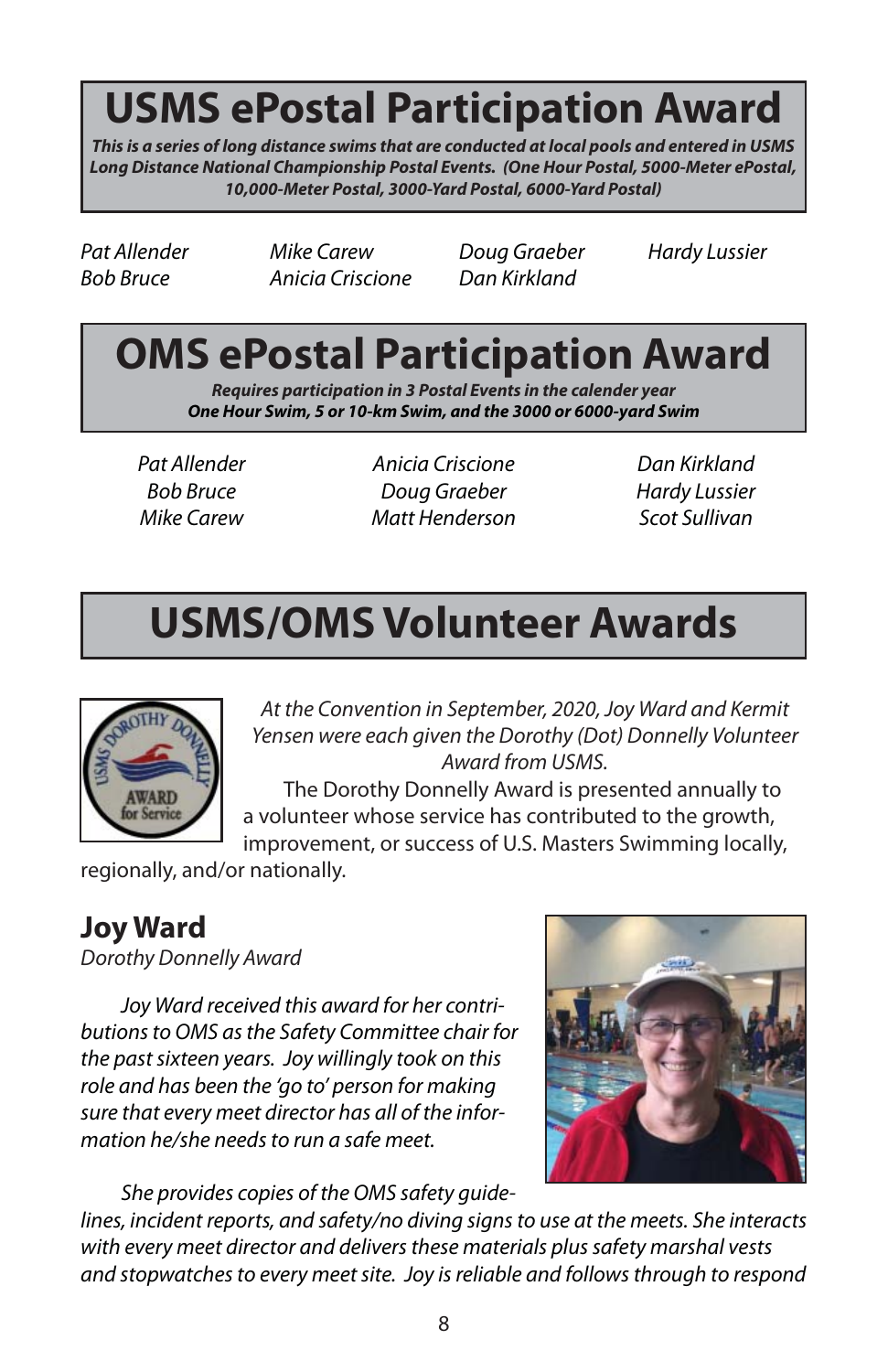to all questions and to haul the Oregon Masters signs and materials home, dry them out, and then transport to the next meet.

Joy played an important role during the 2016 USMS Summer Nationals in Oregon. She helped coordinate and oversee the EMTs and aquatic center staff in reporting medical occurrences and filling out the appropriate forms for documentation.

Joy is an active LMSC Board member and contributes regularly to discussions and evaluation of meets. She is not a person who strives to be in the spotlight but certainly has contributed to keeping meets safe for all participants and the LMSC running smoothly with her long term commitment.

Joy has demonstrated what a volunteer can do for an organization and is very deserving of this USMS recognition.

#### **Kermit Yensen**

Dorothy Donnelly Award

Kermit has been an Oregon Masters swimmer for many years and was active in the Tualatin Hills Barracudas and more recently Central Oregon Masters.



Kermit has contributed over a period of many years to Oregon Masters. He assumed the

Treasurer position in 2013 and continues to fill that position. He prepares a yearly budget for the Board, updates the Board on monthly expenses, and generally keeps the organization on track financially. He played a huge oversight role when Oregon hosted the 2016 Summer Nationals and tracked all income and expenses related to that event. Kermit contributes to Board discussions, takes on other tasks related to the financial health of our organization, and communicates with the national office when necessary.

This past year with the changing climate and proposed financial changes at the USMS national office, Kermit spent hours analyzing OMS' financial situation to be sure we could adapt to a lower income stream. He reached out to the Oregon Club to assist them in their financial discussions as well. He also became a contributing member of the USMS Governance Committee.

Kermit is the 'always in the background' person who is quiet but has made significant contributions to our organization over many years now and is a deserving recipient for the Dot Donnelly Service Award recognizing that service.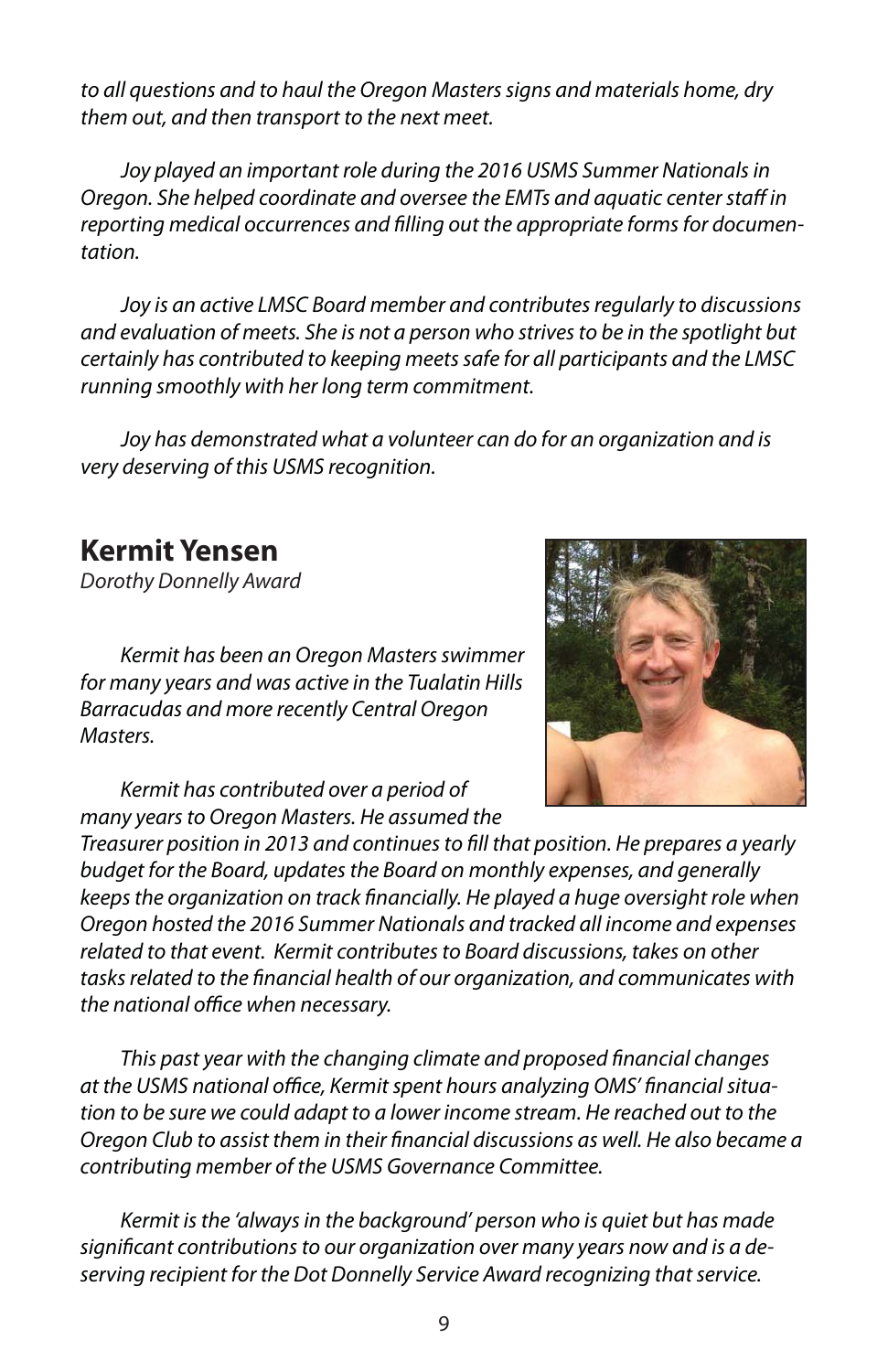# **USMS Top Ten** *Ranked in the top ten swims in the Nation in SCY, SCM or LCM for the given year.*

### **Short Course Yards (25 Yards)**

| Place | <b>Age Group</b> | Event           | Name             | Age | Club        | Time    |
|-------|------------------|-----------------|------------------|-----|-------------|---------|
| 8     | W50-54           | 100 Free        | Francie Haffner  | 52  | <b>OREG</b> | 1:01.94 |
| 7     | W50-54           | 50 Back         | Francie Haffner  | 52  | OREG        | 32.46   |
| 7     | W50-54           | 100 Back        | Francie Haffner  | 52  | <b>OREG</b> | 1:12.01 |
| 9     | W50-54           | 50 Fly          | Francie Haffner  | 52  | OREG        | 31.56   |
| 8     | W50-54           | 100 IM          | Francie Haffner  | 52  | <b>OREG</b> | 1:10.60 |
| 8     | M40-44           | 100 Back        | Joe Pratt        | 41  | <b>UC37</b> | 59.35   |
| 3     | M60-64           | 50 Breast       | Richard K Howell | 60  | <b>OREG</b> | 30.84   |
| 3     | M60-64           | 100 Breast      | Richard K Howell | 60  | <b>OREG</b> | 1:09.59 |
| 5     | M60-64           | 200 Fly         | Richard K Howell | 60  | OREG        | 2:42.79 |
| 8     | M60-64           | 400 IM          | Robert M Voll    | 61  | OREG        | 5:46.34 |
| 2     | M70-74           | 200 Free        | Dan L Kirkland   | 71  | OREG        | 2:08.91 |
| 1     | M70-74           | <b>500 Free</b> | Dan L Kirkland   | 71  | OREG        | 5:45.22 |
| 1     | M70-74           | 100 Back        | Dan L Kirkland   | 71  | OREG        | 1:08.24 |
| 1     | M85-89           | 50 Free         | David A Radcliff | 85  | OREG        | 34.45   |
| 1     | M85-89           | 100 Free        | David A Radcliff | 85  | OREG        | 1:17.46 |
|       | M85-89           | <b>500 Free</b> | David A Radcliff | 85  | <b>OREG</b> | 7:43.42 |

**NONE Relays**



#### **Long Course Meters (50 Meters)**

|               | <b>Place</b> Age Group | Event     | Name                       | Aae | Club | Time    |
|---------------|------------------------|-----------|----------------------------|-----|------|---------|
| $\mathcal{I}$ | W75-79                 | 50 Free   | Mirjana Prather            | 76  | OREG | 43.90   |
| $\mathbf{1}$  | W75-79                 | 50 Back   | Mirjana Prather            | 76  | ORFG | 57.50   |
| $\mathbf{1}$  | W75-79                 | 50 Breast | Mirjana Prather            | 76  | OREG | 53.41   |
| $\mathbf{1}$  | W75-79                 |           | 100 Breast Mirjana Prather | 76  | ORFG | 1:55.71 |
| $\mathbf{1}$  | W75-79                 | 50 Fly    | Mirjana Prather            | 76  | ORFG | 49.73   |

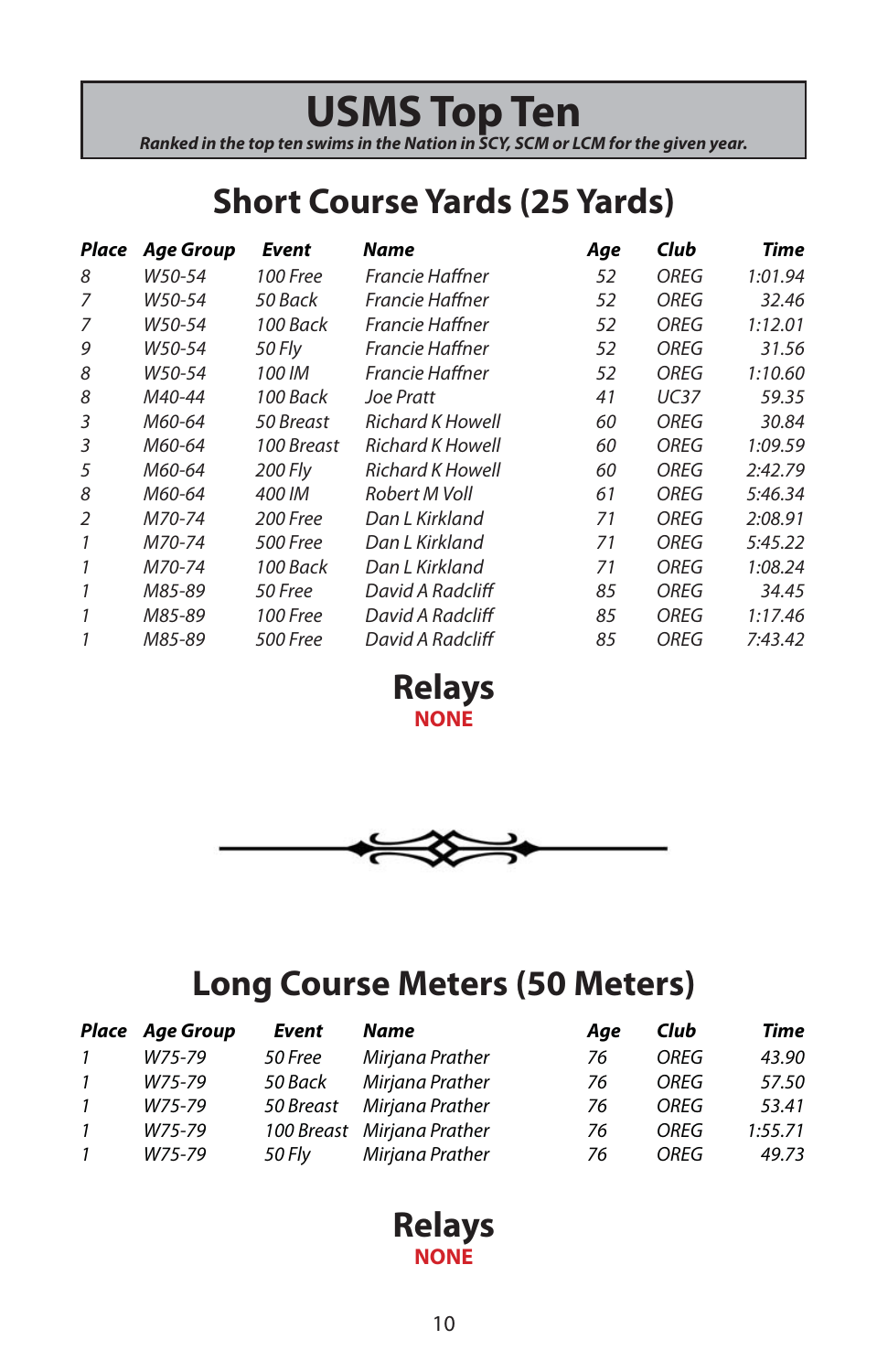### **Short Course Meters (25 Meters)**

| Place                   | <b>Age Group</b> | <b>Event</b>     | <b>Name</b>                  | Age | Club        | Time     |
|-------------------------|------------------|------------------|------------------------------|-----|-------------|----------|
| 4                       | W25-29           | 200 Free         | <b>Emily Arcuri</b>          | 28  | <b>OREG</b> | 2:27.35  |
| 1                       | W25-29           | 400 Free         | <b>Emily Arcuri</b>          | 28  | <b>OREG</b> | 4:58.60  |
| 1                       | W25-29           | <b>800 Free</b>  | <b>Emily Arcuri</b>          | 28  | <b>OREG</b> | 10:03.08 |
| 1                       | W25-29           | 1500 Free        | <b>Emily Arcuri</b>          | 28  | <b>OREG</b> | 19:04.22 |
| 3                       | W45-49           | 400 Free         | <b>Christine Mcclafferty</b> | 47  | <b>OREG</b> | 5:19.44  |
| 2                       | W45-49           | <b>800 Free</b>  | <b>Christine Mcclafferty</b> | 47  | <b>OREG</b> | 10:42.57 |
| 3                       | W45-49           | 1500 Free        | <b>Christine Mcclafferty</b> | 47  | <b>OREG</b> | 20:02.99 |
| 5                       | M25-29           | 400 Free         | Conor Arcuri                 | 29  | <b>OREG</b> | 5:01.35  |
| 1                       | M25-29           | 800 Free         | Conor Arcuri                 | 29  | <b>OREG</b> | 10:20.59 |
| 2                       | M25-29           | <b>1500 Free</b> | Conor Arcuri                 | 29  | <b>OREG</b> | 19:37.01 |
| 9                       | M40-44           | 50 Free          | James A Adams                | 43  | <b>OREG</b> | 29.61    |
| 3                       | M40-44           | 1500 Free        | James A Adams                | 43  | <b>OREG</b> | 20:34.21 |
| 6                       | M40-44           | <b>1500 Free</b> | Patrick Aitchison            | 40  | <b>UC37</b> | 24:12.03 |
| $\overline{2}$          | M40-44           | 50 Back          | James A Adams                | 43  | <b>OREG</b> | 34.93    |
| 8                       | M40-44           | 50 Breast        | James A Adams                | 43  | <b>OREG</b> | 37.58    |
| 7                       | M40-44           | 50 Fly           | James A Adams                | 43  | <b>OREG</b> | 31.15    |
| 4                       | M40-44           | 100 IM           | James A Adams                | 43  | <b>OREG</b> | 1:16.22  |
| 1                       | M50-54           | 800 Free         | Scot A Sullivan              | 54  | <b>OREG</b> | 9:42.16  |
| $\overline{2}$          | M50-54           | 1500 Free        | Scot A Sullivan              | 54  | <b>OREG</b> | 18:08.51 |
| 5                       | M60-64           | 50 Free          | Stephen M Bollens            | 61  | <b>UC37</b> | 28.88    |
| 9                       | M60-64           | 50 Back          | Stephen M Bollens            | 61  | <b>UC37</b> | 36.97    |
| 6                       | M60-64           | 200 Back         | <b>Richard K Howell</b>      | 61  | <b>OREG</b> | 3:11.08  |
| 5                       | M60-64           | 100 Fly          | <b>Richard K Howell</b>      | 61  | <b>OREG</b> | 1:21.65  |
| 3                       | M60-64           | 200 Fly          | <b>Richard K Howell</b>      | 61  | <b>OREG</b> | 3:09.40  |
| 3                       | M70-74           | <b>100 Free</b>  | Dan L Kirkland               | 72  | <b>OREG</b> | 1:13.51  |
| $\overline{\mathbf{c}}$ | M70-74           | 200 Free         | Dan L Kirkland               | 72  | <b>OREG</b> | 2:32.21  |
| $\overline{2}$          | M70-74           | 400 Free         | Dan L Kirkland               | 72  | <b>OREG</b> | 5:12.75  |
| 1                       | M70-74           | <b>800 Free</b>  | Dan L Kirkland               | 72  | <b>OREG</b> | 10:39.62 |
| 2                       | M70-74           | <b>1500 Free</b> | Dan L Kirkland               | 72  | OREG        | 20:16.74 |
| 1                       | M85-89           | 200 Free         | David A Radcliff             | 86  | <b>OREG</b> | 3:26.53  |
| 1                       | M85-89           | 400 Free         | David A Radcliff             | 86  | <b>OREG</b> | 7:03.72  |
| 1                       | M85-89           | <b>800 Free</b>  | David A Radcliff             | 86  | <b>OREG</b> | 14:16.09 |
| 1                       | M85-89           | 1500 Free        | David A Radcliff             | 86  | <b>OREG</b> | 26:59.33 |

#### **NONE Relays**